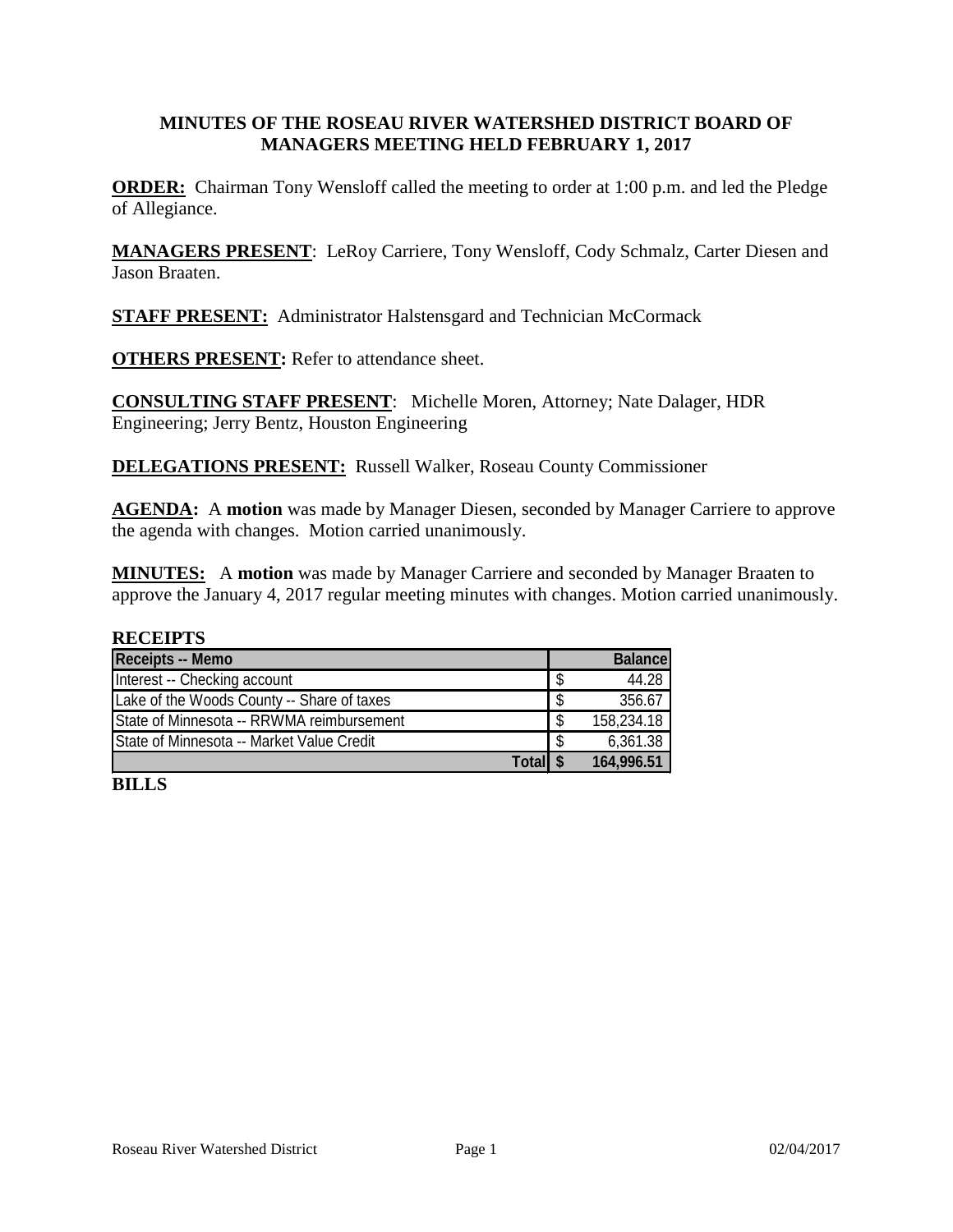| <b>Bills</b>                                    | <b>Amount</b>            |           |
|-------------------------------------------------|--------------------------|-----------|
| Tracy Halstensgard -- Salary & insurance        | $\overline{\mathcal{S}}$ | 4,360.58  |
| Tracy Halstensgard -- mileage and reimbursement | $\overline{\$}$          | 367.22    |
| Torin McCormack -- Salary & insurance           | $\overline{\$}$          | 4,640.58  |
| Torin McCormack -- mileage and reimbursement    | $\overline{\mathbb{S}}$  | 175.00    |
| LeRoy Carriere -- per diem & expenses           | $\overline{\$}$          | 280.14    |
| Carter Diesen -- per diem & expenses            | $\overline{\$}$          | 172.77    |
| Jason Braaten -- per diem & expenses            | $\overline{\$}$          | 573.15    |
| Cody Schmalz -- per diem & expenses             | $\overline{\$}$          | 309.45    |
| Tony Wensloff -- per diem & expenses            | $\overline{\$}$          | 313.45    |
| PERA -- employer / employee contribution        | $\overline{\$}$          | 1,520.32  |
| Internal Revenue Service -- withholding         | $\overline{\mathcal{S}}$ | 3,819.14  |
| MN State withholding -- Payroll tax withheld    | $\overline{\$}$          | 665.00    |
| Sjobergs TV -- internet access                  | $\overline{\$}$          | 52.17     |
| Marco -- copier maintenance                     | $\overline{\$}$          | 59.37     |
| Minnesota Energy -- natural gas bill            | $\overline{\$}$          | 221.77    |
| CenturyLink -- phone service                    | $\overline{\$}$          | 164.39    |
| City of Roseau -- utilities                     | $\overline{\$}$          | 310.36    |
| Cardmember Services --                          | $\overline{\$}$          | 243.14    |
| Mitch Magnusson                                 | $\overline{\$}$          | 6,500.00  |
| <b>Northland Trading Post</b>                   | $\overline{\$}$          | 103.56    |
| Subway- meal PT meeting                         | $\overline{\$}$          | 39.01     |
| Doug Hedlund-turkey CAC mtg                     | $\overline{\$}$          | 50.00     |
| <b>Alive Outdoor Services</b>                   | $\overline{\$}$          | 62.08     |
| Roseau Times Region -- notices & subscription   | $\overline{\$}$          | 231.65    |
| Moren Law Office -- legal fees                  | $\overline{\$}$          | 712.50    |
| Thomson Reuters - West -- updated pocket parts  | $\overline{\$}$          | 65.19     |
| SuperOne Foods -- food for meetings/ invoice    | $\overline{\$}$          | 439.78    |
| TRF Times & Northern Watch -- job advertisement | $\overline{\$}$          | 284.92    |
| Roso Cleaners -- rug rental Oct - Dec           | $\overline{\$}$          | 94.05     |
| Northern Resources Cooperative -- gas           | $\overline{\$}$          | 80.04     |
| Thomson Reuters - West -- updated pocket parts  | $\overline{\mathcal{S}}$ | 65.19     |
| Jon Schauer -- QuickBooks consulting            | $\overline{\mathcal{S}}$ | 2,024.03  |
| Total \$                                        |                          | 29,000.00 |

**RECEIPTS and BILLS:** A **motion** was made by Manager Braaten to pay the normal monthly bills as discussed with additions and corrections, seconded by Manager Diesen. Motion carried unanimously.

**PERMITS:** Specialist McCormack discussed permit #16-41(Matt Magnusson). A **motion** was made by Manager Braaten, seconded by Manager Carriere to approve the permit. Motion carried unanimously.

**DELEGATIONS:** Russell Walker, Roseau County Commissioner, reported minimal discussion on the status of the building and communication between concerned parties.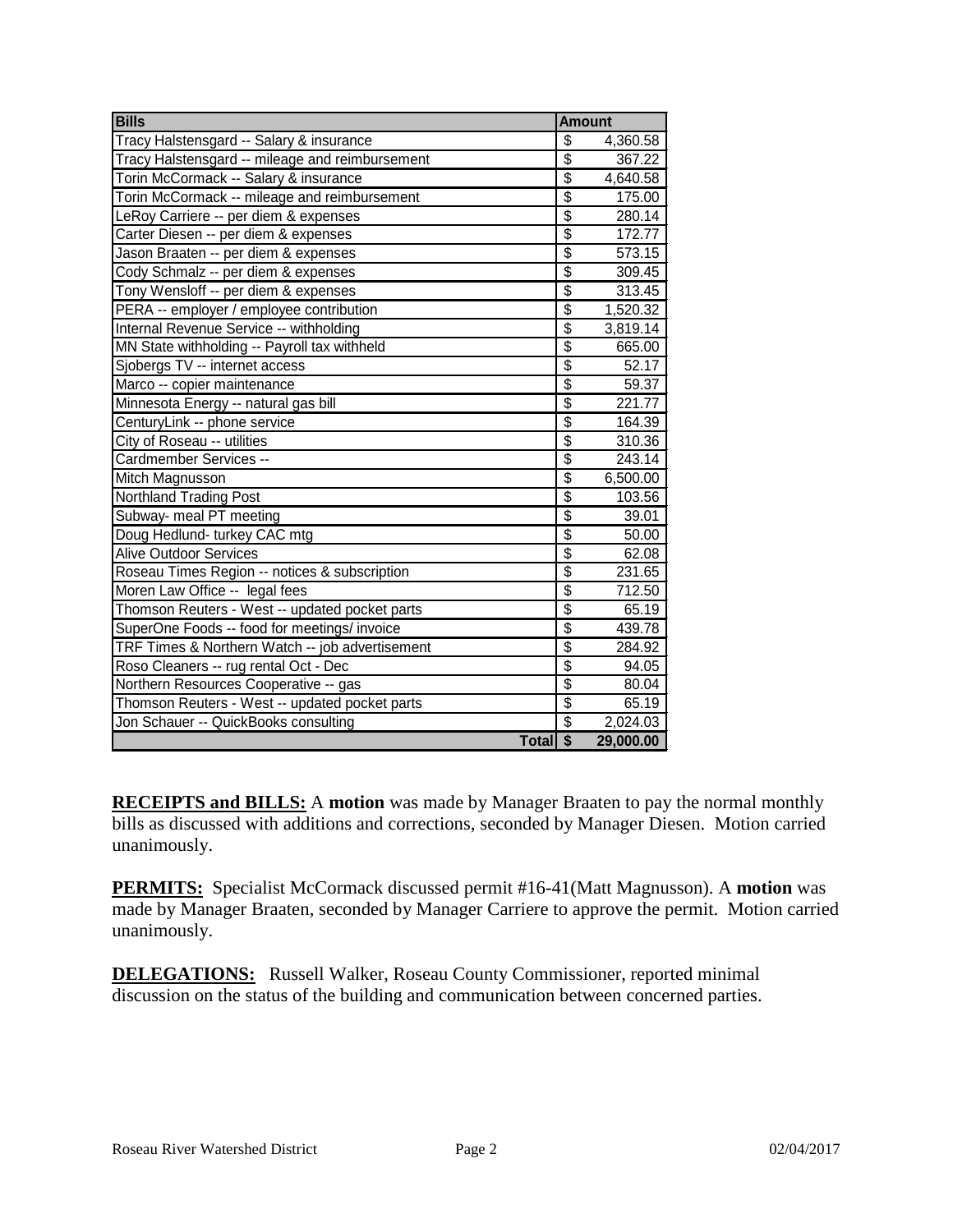### **PROJECTS:**

#### Roseau River Wildlife Management Area (RRWMA):

Administrator Halstensgard updated the board stating that excavation of the channel and placing of the spoil has begun. Sluice gates have been installed and grouted in place on both structures but are not complete. Due to weather conditions, work was postponed. Engineer Dalager presented pictures of progress and reiterated information presented by Administrator Halstensgard, along with contractor RJ Zavoral and Sons acceptance of the board's decision for payment reduction on their bid. Specialist McCormack commented that according to Randy Prachar, DNR, pool drawdown levels are on target and will continue to be monitored.

#### Beltrami:

Engineer Bentz presented an update on the project and feasibility of NRCS funding based upon cost/benefit of storing water upstream of Hayes Lake, headwaters of the watershed. The information presented was based upon the restoration of original dam sites and the potential reduction of peak flows downstream along Hansen Creek and the Roseau River. Analysis of the flood damage reduction downstream of Hayes Lake illustrated that damages would likely be minimal. Engineer Bentz stated that the suggestion of the Project Team was to expand the project area to include additional public and private land which drain into the north branch of the Roseau River. After discussion from the board regarding the need to store water on public land and the need to site potential projects which provide adequate flood damage reduction, a **motion** was made by Manager Braaten and seconded by Manager Diesen to expand the area of the study. Motion carried unanimously.

#### Roseau Lake:

Specialist McCormack will be attending a meeting with Randy Prachar in Bemidji on February  $2<sup>nd</sup>$  to work on concepts for wetland permitting issues and are working off of a hydrological analysis. They will be working on a mitigation proposal and will present to permitting agencies in order to streamline the process. Randy Prachar will work with archaeologists for the ARP. Administrator Halstensgard commented that the Alternatives and EAW/ permit committees will meet on February 8<sup>th</sup>. She also noted that an attorney for Norman Kveen is seeking information regarding the project. Engineer Dalager commented that information for Step II will be presented to the RRWMB; however, no action will be taken until the March meeting.

#### Whitney Lake Sub-watershed:

Administrator Halstensgard reported that a well-attended third landowner meeting was held. An open house will be held on March  $16<sup>th</sup>$  in conjunction with the first Project Team meeting. The board selected a team consisting of various stakeholders including agencies, landowners, and non-voting members. Engineer Dalager did a brief presentation on what was covered during the landowner meetings. Landowners were asked for their input as well. Engineer Dalager presented the four ways in which the water will be dealt with. His team developed models on drainage, protection, diversion, and retention. There was discussion about coordinating with county and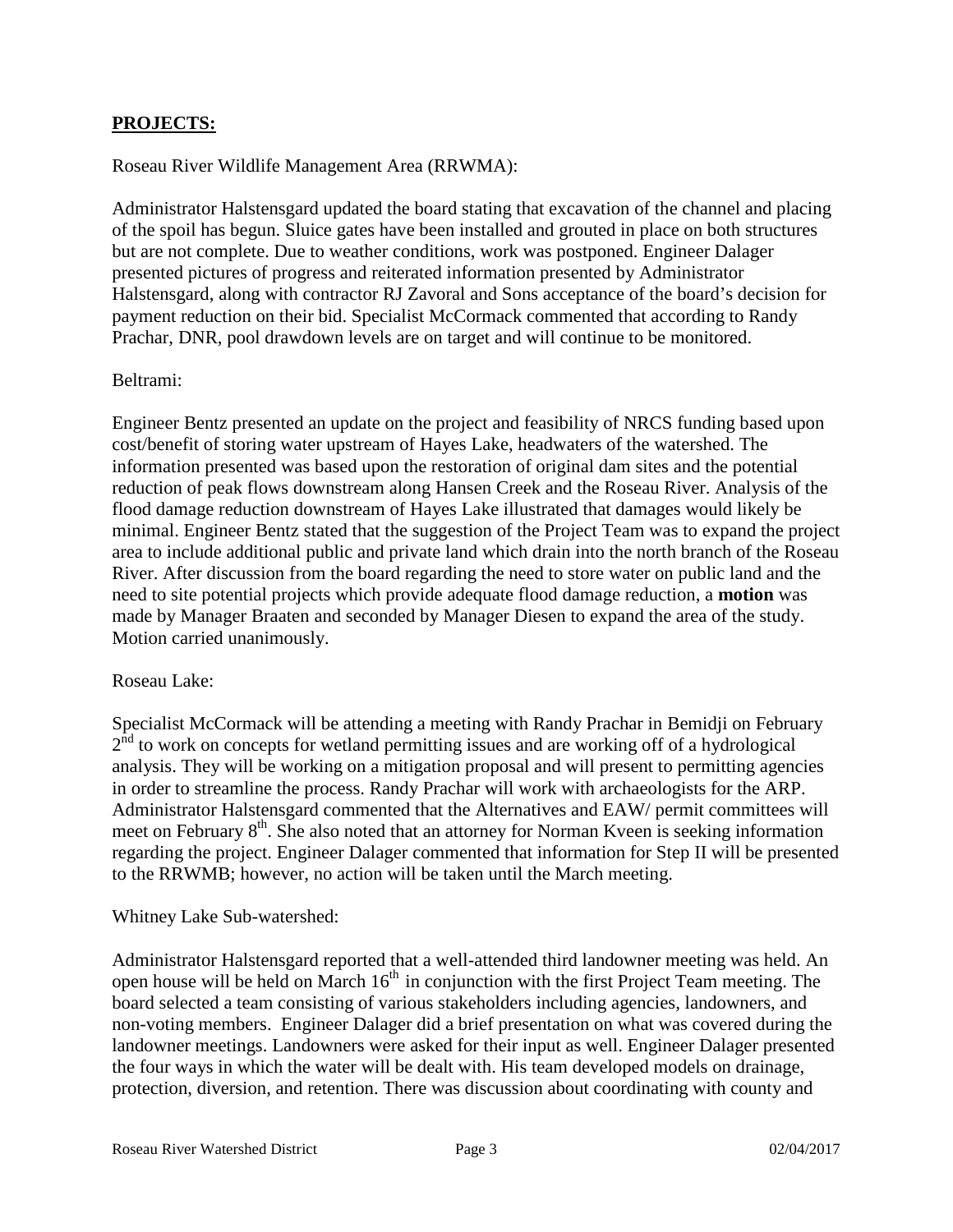state officials concerning road improvements in the project area. Funding sources were briefly touched upon for the project. Discussion about consultation with an attorney with expertise in the area of watershed and ditch law took place. A **motion** was made by Manager Carriere, seconded by Manager Braaten to allow for consultation through Smith Partners regarding laws for the Whitney Lake Project. Motion carried unanimously.

# PTMApp:

Administrator Halstensgard began by presenting an overview to the board. The project will include the Roseau River International Watershed, and funding has been approved through the Clean Water Fund Grant and the LCCMR for the portion upstream of Roseau Lake. The board received an estimate for the PTMApp project prepared by Houston Engineering, Inc. (HEI) and the International Water Institute (IWA) which included four tasks in order to complete the project on the US side. The purpose of the project is to gather data in order to develop best management practices for the four areas of the entire Roseau River Watershed. Funding from State Ditch 51 will be used to cover the RRWD portion. A **motion** was made by Manager Braaten and seconded by Manager Schmalz to authorize HEI and IWI to do the work in area three. Motion carried unanimously.

Administer Halstensgard continued by saying that Drew from HEI will provide a technical manual for making the inputs seamless being that the US and Canada operate with different measurement units. There is a cost associated with the manual which would fall under the BSWR grant. A **motion** by Member Braaten and seconded by Manager Schmalz to authorize an amendment to HCI's estimate to include a technical manual was approved. Motion carried unanimously.

# **RRWMB**:

- Reorganization meeting elected officers- same officers
- IRS Rate for mileage
- Wants input regarding needs of RRWD by the next Red Board meeting
- Red Board also looking to gain services from boards they partially fund
- Lobbyist was hired
- Directives to follow treasurer's manual and increasing communication between board members
- Annual report due in June
- February 21, 2017 meeting for flood damage reduction work group in TRF
- Make sure applications for new projects are turned in prior to start
- Per Diem set at \$75

# **ADMINISTRATIVE REPORT:**

Administrator Halstensgard reported on the PCA water standard reporting process which indicates the stressors on water quality. They are looking at drainage ditches and considering stricter water quality standards. Henry will be compiling comments and submitting suggestions to categorizations and language changes suggested by administrators in the valley. RRWD is not far enough along in the process to have reported on water quality conditions.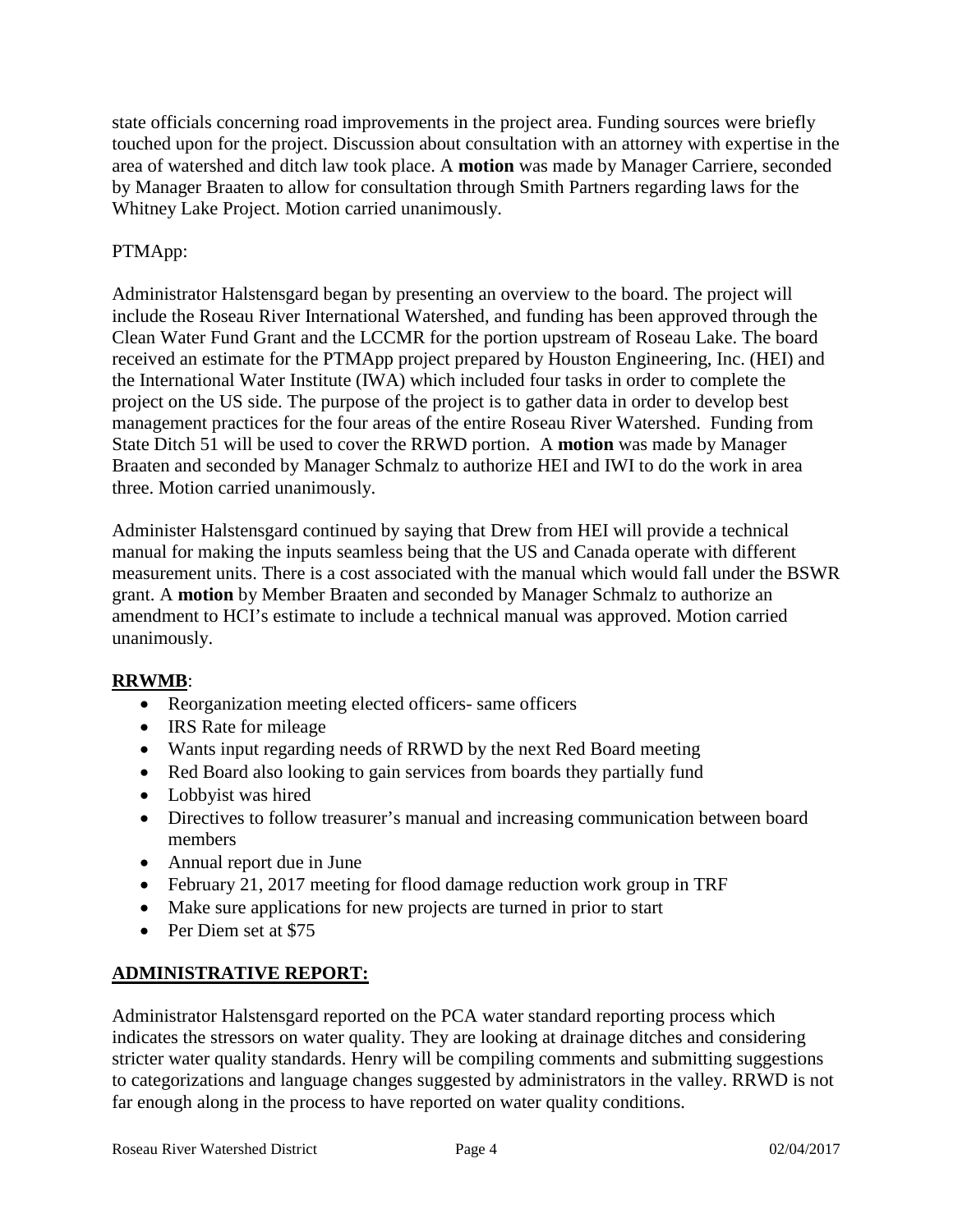Citizens' Advisory Meeting names were given to the board. Russell Walker's name was added to the list of attendees for the February  $15<sup>th</sup>$  meeting. Discussion was held on which topics to cover.

After adjusting entries, the Administrative budget was \$139,031.63 under, and a discussion of how to allocate those funds will be forthcoming. Discussion was held regarding the building/office fund which has approximately \$70,000 in it.

March Conference: Managers Carriere, Diesen, and Wensloff

MAWD Legislative update was provided

Computer bids were presented to purchase a desktop for administrative use, and some discussion was held. A **motion** was made by Manager Diesen and seconded by Manager Carriere to purchase a Dell laptop. Motion passed unanimously.

Envirothon: In the past, the RRWD has donated, and Manager McCormack has participated in judging. A **motion** was made by Manager Braaten and seconded by Manager Diesen to donate \$100. The motion passed unanimously.

# **TECHNICAL REPORT:**

Manager McCormack attended a meeting in TRF regarding the possible use of drones in watershed areas. The NCTC is looking at applying for an LCCMR grant to incorporate watershed science. The school was looking at suggestions for partnerships and ideas for application.

The goal is to develop industry for drone usage, with the likelihood of increasing enrollment and educational programs.

**OLD BUSINESS:** There were no items of Old Business at this meeting.

# **NEW BUSINESS:**

Haying / Mowing contracts

- After much discussion, the board decided to run ads for two separate mowing bids (3 year contract); Norland and West Interceptor and to table Hay Creek for a later date. Possible policy for Hay Creek Corridor regarding weed control Designation on land has changed in this area. Needs to be planted with perennials and maintained
- Discussion of debris removal at Mickelson Bridge. The board decided to make local contacts for quotes before advertising.

Employee recommendations

• Administrator Halstensgard presented a recommendation from the interview committee to hire Tracy Bergstrom for part-time employment as stated in the job description. A